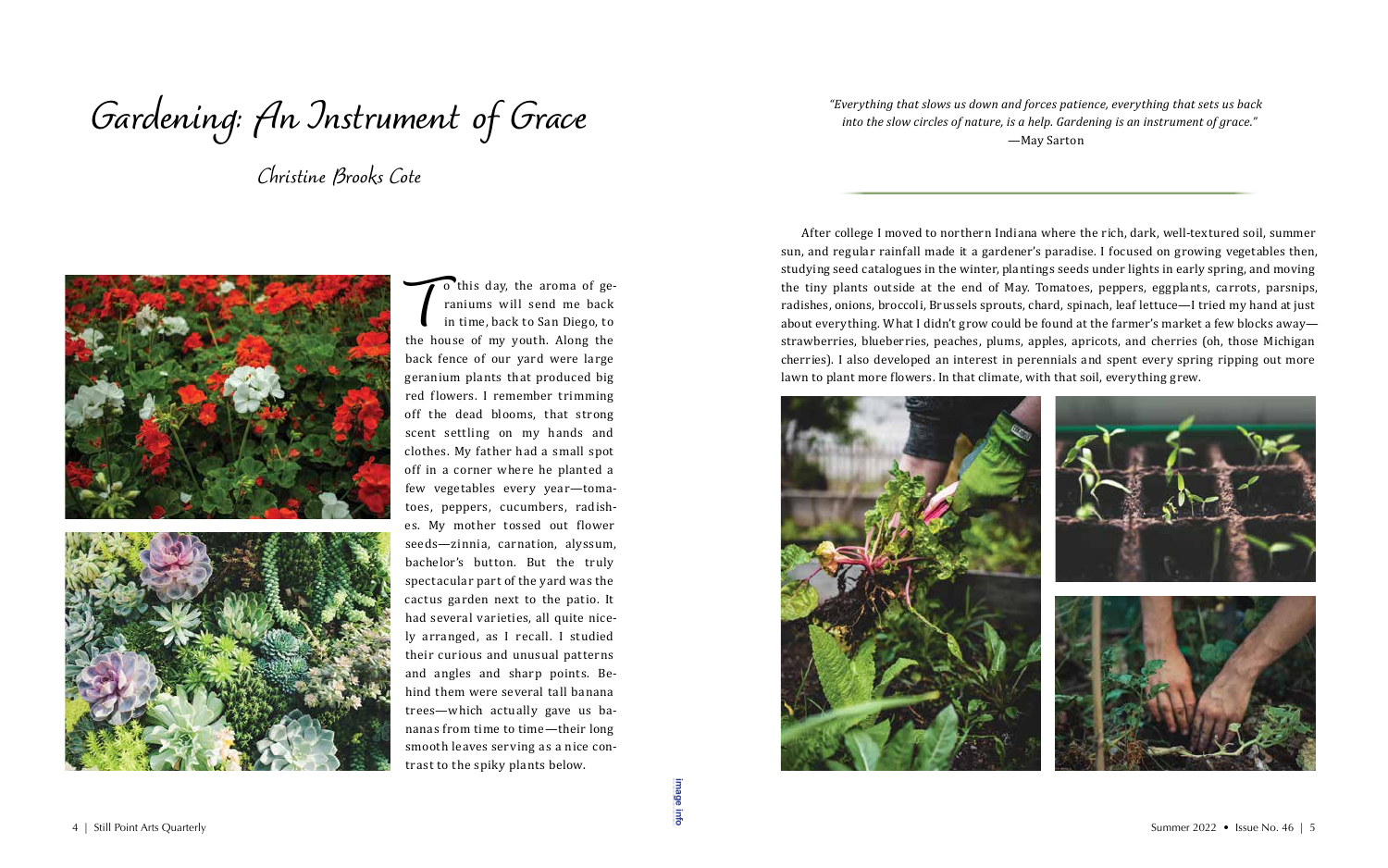



Ten years later, I moved to Maine, bought a house on a five-acre lot with trees—both softwood and hardwood and ledge—a term for the massive plates of rock that are literally the foundation upon which the state is built. Constantly assaulted by winds and waves, the ledge along the coast has been laid bare and is famous for its rugged beauty; the same is true for the massive rocks carved out by the state's many rivers and magnificent waterfalls. In most parts of Maine, you cannot stick a shovel in the ground anywhere without hitting rock; it's just a

The first year in my house, I planted a few vegetables that like cool temperatures—spinach, chard, lettuce, radishes. Most seeds never germinated, and those that did never matured. Along with being rocky and acidic, the soil is cold well into June. The next year I tried tomatoes and peppers that I purchased from a nursery, but the lack of direct sunlight was a problem. I had no desire to take down trees, so I gave up on vegetables and moved on to shade-loving perennials and shrubs that thrive in acid soil—hosta, astilbe, bleeding heart, rhododendron, of the Summer 2022 • Issue No. 46 | 7<br>6 | Still Point Arts Quarterly Summer 2022 • Issue No. 46 | 7

question of whether it's covered with an inch of dirt or a foot, and whether the rock is a massive piece of ledge or something smaller that, with brute force, can be dug up and tossed aside.

azalea, laurel, and viburnum. Over the years I added hydrangea and mock orange shrubs and groundcovers like periwinkle, baby's breath, anemone, and sweet woodruff. I also started to make use of the rocks I dug up to create borders for my gardens, dragging them in an old sled with a rope tied to it from one spot to another.

One day I looked at the woods on my property and realized it would all look much better if I cleared out the limbs and branches littering the ground, removed dead limbs from trees, and took down some of the dead trees; I left a few dead hardwoods for the woodpeckers. A lot of work ensued, and it was a few years before I really saw much of a difference. But



it was well worth the effort. Not only did the forest floor look cleaner and more open, but wildflowers began popping up in more places, starting with large swaths of trout lily in early May, patches of red trillium, anemone, lily-ofthe-valley, wild violets, bluets, star flower, and my favorite—jack-in-the-pulpit. I had seen a few jack-in-the pulpits in the woods around the house, and I transplanted some to random spots in my yard. Wildflowers do not always tolerate being moved, but to my great surprise, these plants handled the move very well and after just a few years began to show up just about everywhere. Then there are the ferns. My property has many different kinds, and there are massive fields of ferns in a few spots.